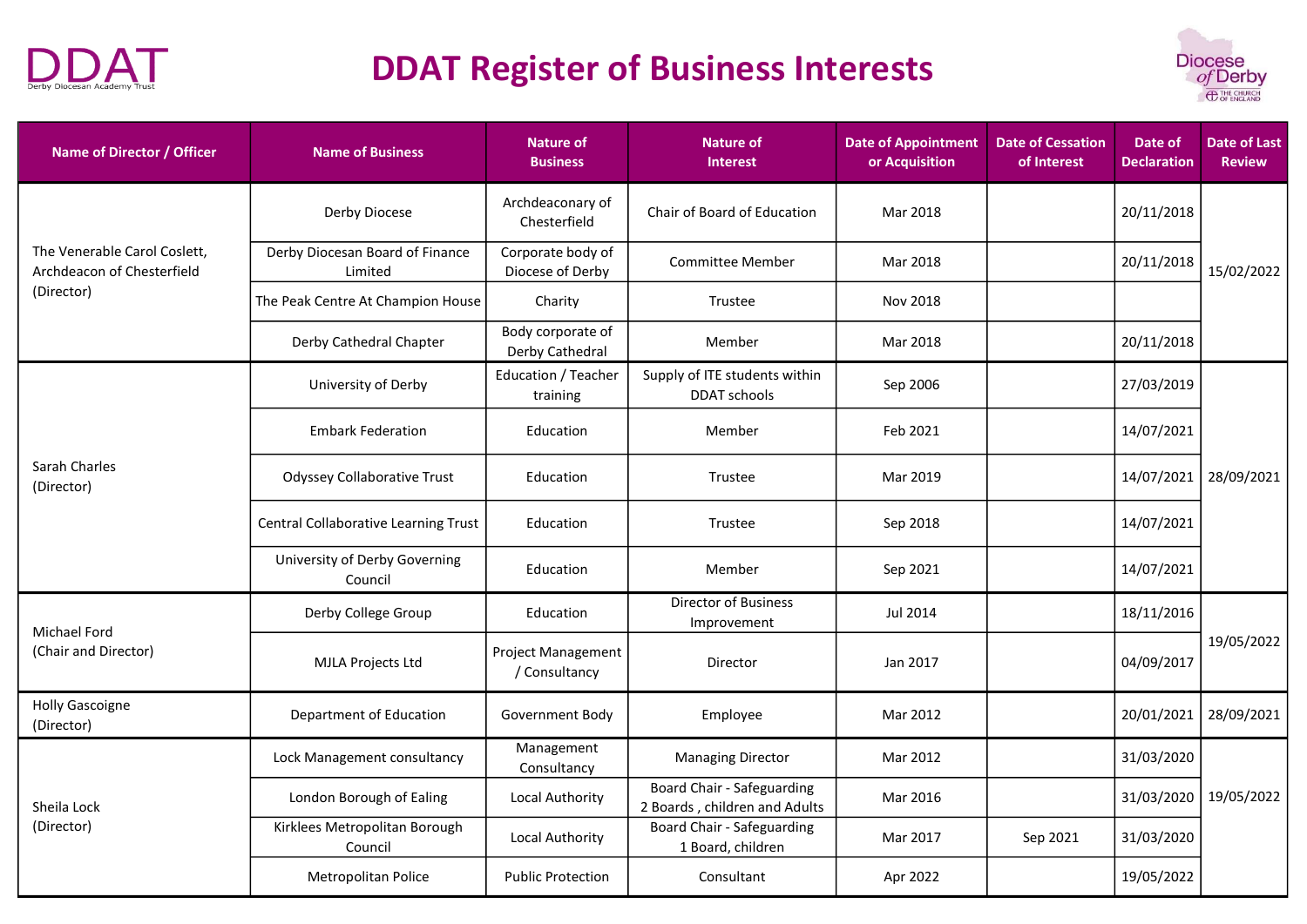



| Name of Director / Officer                     | <b>Name of Business</b>                                      | Nature of<br><b>Business</b>              | <b>Nature of</b><br><b>Interest</b>    | <b>Date of Appointment</b><br>or Acquisition | <b>Date of Cessation</b><br>of Interest | Date of<br><b>Declaration</b> | <b>Date of Last</b><br><b>Review</b> |
|------------------------------------------------|--------------------------------------------------------------|-------------------------------------------|----------------------------------------|----------------------------------------------|-----------------------------------------|-------------------------------|--------------------------------------|
| Mark Mallendar<br>(CEO and Director)           | QEGSMAT                                                      | Education                                 | Trustee                                | Oct 2018                                     |                                         | 02/09/2020                    | 19/05/2022                           |
| <b>Anne Martin</b><br>(Member)                 | QEGSMAT                                                      | Education                                 | CEO/Executive Headteacher              | Sep 2012                                     |                                         | 18/01/2019                    | 16/12/2020                           |
|                                                | St. John's College, Durham                                   | Education                                 | Member, Governing Body                 | Jun 2016                                     |                                         | 02/06/2020                    |                                      |
| The Right Reverend Libby Lane<br>(Member)      | Derby Diocesan Board of Education                            | Corporate body of<br>Diocese of Derby     | President of the Board                 | Feb 2019                                     |                                         | 02/06/2020                    | 20/05/2021                           |
|                                                | The Children's Society                                       | Charity                                   | Trustee and Vice Chair                 | Mar 2016                                     |                                         | 02/06/2020                    |                                      |
|                                                | Leicester Diocesan Board of<br>Education                     | Corporate body of<br>Diocese of Leicester | Director of Education                  | Sep 2014                                     |                                         | 10/09/2021                    | 10/09/2021                           |
| Carolyn Lewis<br>(Member)                      | Derby Diocesan Board of Education                            | Corporate body of<br>Diocese of Derby     | Director of Education                  | Sep 2021                                     |                                         | 10/09/2021                    |                                      |
|                                                | Diocese of Leicester Educational<br>Trust (DLET)             | Education                                 | Director                               | Apr 2016                                     |                                         | 10/09/2021                    |                                      |
| C Justin Wilson                                | Enlightened HR Services Ltd                                  | <b>Human Resources</b>                    | Shareholder/Director                   | Jul 2022                                     |                                         | 20/04/2022                    | 19/05/2022                           |
| (Director)                                     | Archbishop of York's Youth Trust                             | Charity                                   | Member/Director                        | Mar 2019                                     |                                         | 20/04/2022                    |                                      |
| Mark Emly<br>(Director)                        | <b>MRJF Consultancy</b>                                      | Education<br>Consultancy                  | Shareholder/Director                   | Jul 2019                                     |                                         | 11/04/2022                    | 11/04/2022                           |
| Michael Holt<br>(Director)                     | Schroder Asian Total Return<br><b>Investment Company Plc</b> | Listed Investement<br>Trust               | Non-Executive Director/<br>Shareholder | Jul 2014                                     |                                         | 04/05/2022                    | 19/05/2022                           |
|                                                | Real Good Food Plc                                           | Listed Food<br>Manufacturer               | <b>Executive Chairman</b>              | Aug 2018                                     |                                         | 04/05/2022                    |                                      |
|                                                | N Brown Foods Ltd (subsidiary of<br>Real Good Food Plc)      | Food Manufacturer                         | Director                               | Mar 2021                                     |                                         | 04/05/2022                    |                                      |
|                                                | <b>Hollybank Trustees Limited</b>                            | Charity                                   | Trustee                                | Oct 2017                                     |                                         | 04/05/2022                    |                                      |
|                                                | Nottinghamshire Hospice Limited                              | Charity                                   | Trustee                                | Jun 2019                                     |                                         | 04/05/2022                    |                                      |
| <b>Richard Wetherall</b><br>(Finance Director) | AMF (UK) Ltd                                                 | Education<br>Consultancy                  | Company Secretary/<br>Shareholder      | Jan 2015                                     |                                         | 21/11/2017                    | 19/05/2022                           |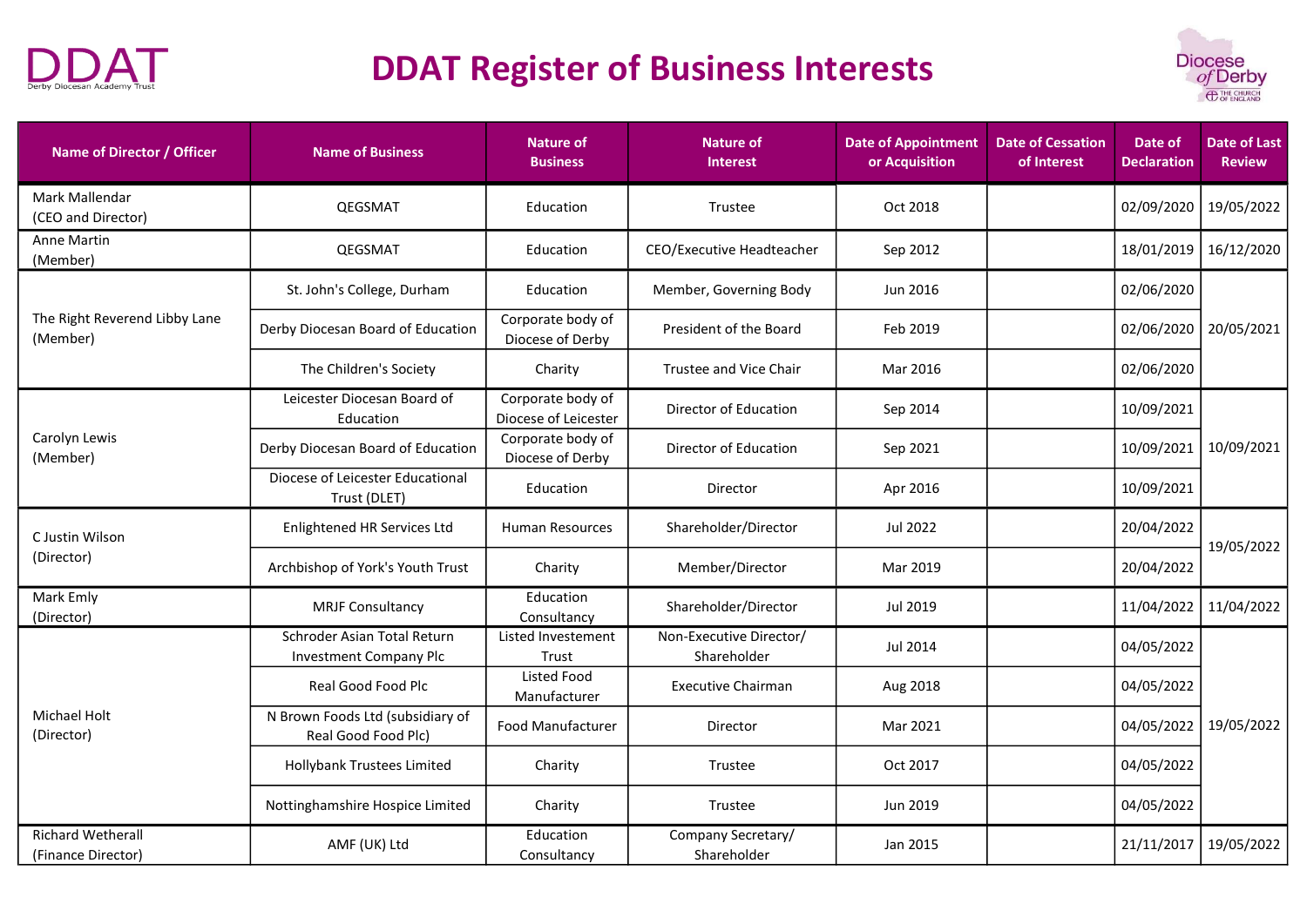



| <b>Name of Director / Officer</b>                 | <b>Name of Business</b>                                    | <b>Nature of</b><br><b>Business</b>   | <b>Nature of</b><br><b>Interest</b>                        | <b>Date of Appointment</b><br>or Acquisition | <b>Date of Cessation</b><br>of Interest | Date of<br><b>Declaration</b> | <b>Date of Last</b><br><b>Review</b> |
|---------------------------------------------------|------------------------------------------------------------|---------------------------------------|------------------------------------------------------------|----------------------------------------------|-----------------------------------------|-------------------------------|--------------------------------------|
|                                                   |                                                            |                                       | <b>Previous Company Officers</b>                           |                                              |                                         |                               |                                      |
| Canon Linda Wainscot                              | Derby Diocese                                              |                                       | Director of Education                                      | Jan 2021                                     |                                         |                               | 24/06/2021                           |
| (Director and Member)<br>(resigned 1/9/2021)      | Houlton Church of England Multi<br>Academy Trust           | Education                             | Member                                                     | Sep 2020                                     |                                         |                               |                                      |
| Neil Beeson<br>(Director)<br>(resigned 27/7/2021) | Learners' Trust                                            | Education                             | Chief Finance Officer                                      | Mar 2017                                     |                                         | 15/05/2020                    | 07/09/2020                           |
| Rachel Morris<br>(Member)<br>(resigned 28/2/2021) | Derby Cathedral Chapter                                    | Body corporate of<br>Derby Cathedral  | Chapter Steward                                            | Jan 2015                                     |                                         | 02/07/2018                    |                                      |
|                                                   | Derby Diocesan Board of Finance<br>Limited                 | Corporate body of<br>Diocese of Derby | Diocesan Secretary and Chair,<br>Diocesan Board of Finance | Jan 2017                                     |                                         | 02/07/2018                    | 13/12/2019                           |
|                                                   | The Derby Law Centre                                       | Charity                               | Chair of Trustees                                          | Mar 2018                                     |                                         | 02/07/2018                    |                                      |
| Alison Brown<br>(Director and Member)             | Derby Diocese                                              |                                       | Acting Director of Education                               | Jan 2004                                     |                                         | 19/11/2015                    |                                      |
| (resigned 11/1/21)                                | The Peak Centre At Champion House                          | Charity                               | Trustee                                                    | Jul 2020                                     |                                         | 01/09/2020                    | 07/09/2020                           |
|                                                   | The Friends Of Calcutta Cathedral<br><b>Relief Service</b> | Charity                               | Trustee                                                    | Aug 2019                                     |                                         |                               |                                      |
| David Channon<br>(resigned 31/8/2020)             | Derby Diocese                                              |                                       | Director of Education                                      | Sep 2012                                     |                                         | 23/06/2015                    | 19/07/2018                           |
|                                                   | The Peak Centre At Champion House                          | Charity                               | Trustee                                                    | Oct 2012                                     |                                         | 02/09/2020                    |                                      |
| Declan McCauley<br>(resigned 20/3/2020)           | none                                                       |                                       |                                                            |                                              |                                         |                               | 27/09/2018 13/12/2019                |
| Lisa Bloor<br>(resigned 14/12/2019)               | none                                                       |                                       |                                                            |                                              |                                         |                               | 04/04/2018 27/09/2018                |
|                                                   | Christian Aid                                              | Charity                               | Trustee / Director                                         | 2005                                         | Jan-2016                                | 23/06/2015                    |                                      |
| The Right Reverend Dr Alactair                    | Anglican Alliance                                          |                                       | Vice Chair                                                 | Jan 2016                                     |                                         | 21/06/2016                    |                                      |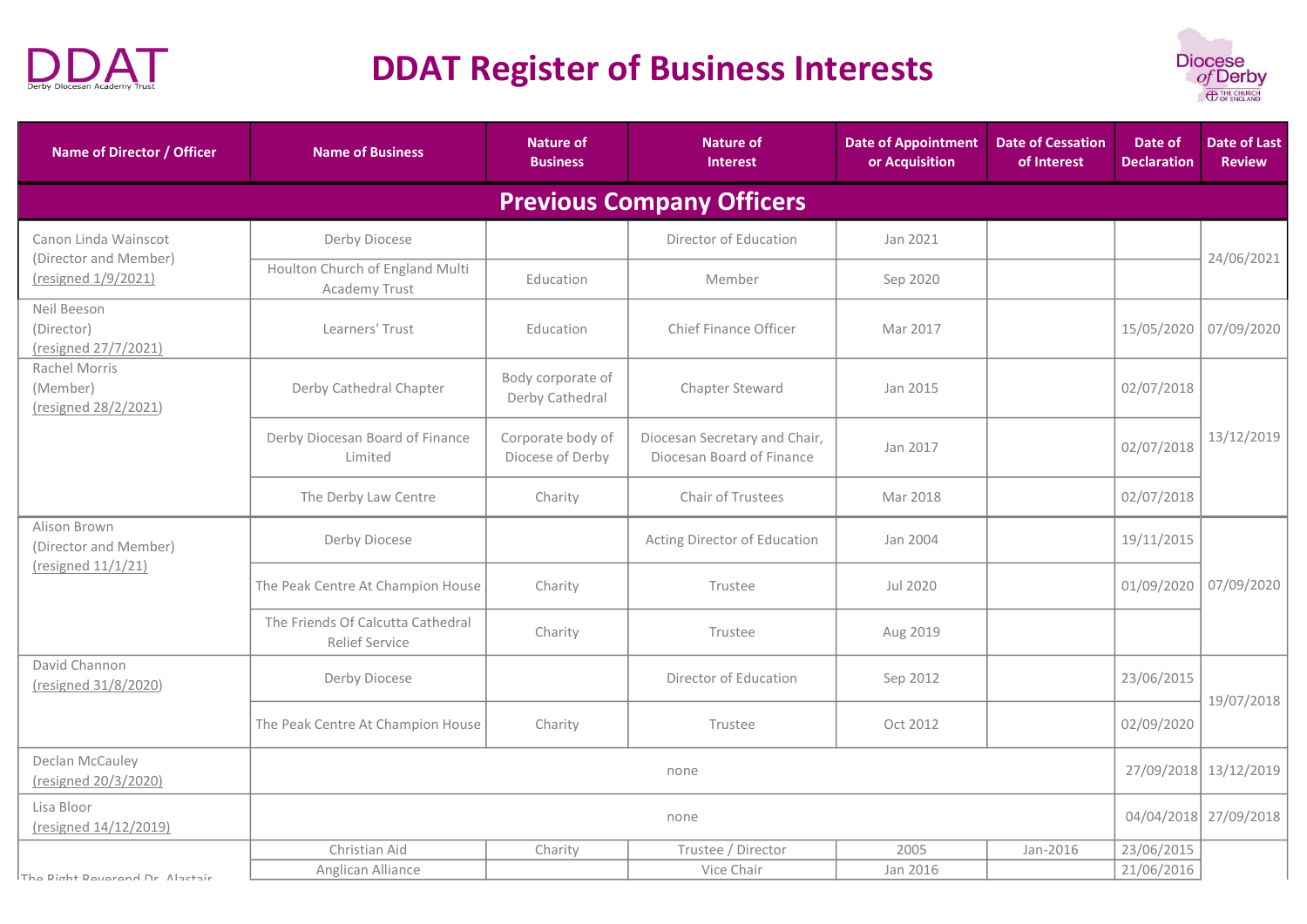



| Name of Director / Officer                                                     | <b>Name of Business</b>                                            | <b>Nature of</b><br><b>Business</b>             | <b>Nature of</b><br><b>Interest</b> | <b>Date of Appointment</b><br>or Acquisition | <b>Date of Cessation</b><br>of Interest | Date of<br><b>Declaration</b> | <b>Date of Last</b><br><b>Review</b> |
|--------------------------------------------------------------------------------|--------------------------------------------------------------------|-------------------------------------------------|-------------------------------------|----------------------------------------------|-----------------------------------------|-------------------------------|--------------------------------------|
| THE INSITENCTED UP . MIGSTON<br>Llewellyn John Redfern<br>(Chair and Director) | Multi Faith Centre, Derby                                          | Work in the<br>community                        | Chair / Trustee                     | 2005                                         |                                         | 23/06/2015                    | 18/07/2017                           |
| (resigned 13/7/2018)                                                           | Churches Legislation Advisory Service<br>(CLASS)                   |                                                 | Chair                               | Jun 2013                                     |                                         | 18/07/2017                    |                                      |
|                                                                                | Derby Diocesan Board of Finance                                    |                                                 | Director                            | 2005                                         |                                         | 23/06/2015                    |                                      |
| Jacqueline Barber<br>(resigned 21/3/2017)                                      | Chapel-en-le-Frith CofE (VC) Primary<br>School                     | School                                          | <b>Head Teacher</b>                 | 2014                                         |                                         |                               | 15/06/2016                           |
|                                                                                | <b>Torch Light Academy Services</b>                                | Provision of financial<br>services to academies | Owner                               | Mar 2014                                     |                                         |                               |                                      |
|                                                                                | Friends of Lighthouse School                                       | Fund raising for                                |                                     | Jan 2015                                     |                                         |                               |                                      |
| Paul Staniland<br>(resigned February 2017)                                     | Rossett Green Trading Ltd                                          | Uniform sales to<br>pupils at Rossett<br>School | Company Secretary                   | Sep 2007                                     |                                         |                               | Oct 2016                             |
|                                                                                | Rossett Green                                                      | School Fund for<br>Rossett School               | Company Secretary                   | Sep 2007                                     |                                         |                               |                                      |
| Susan Whyld                                                                    | Newbold School                                                     | School                                          | Governor                            | Nov 2015                                     |                                         |                               |                                      |
| (resigned 21/3/2017)                                                           | William Gilbert Endowed Church of<br><b>England Primary School</b> | School                                          | Head Teacher                        | Sep 1991                                     |                                         | 20/06/2014                    | 22/06/2016                           |
| John Horwood<br>(resigned 22/11/2018)                                          | JVH Education Consultants                                          | School Inspections                              |                                     | Pre 2000                                     |                                         | 20/06/2014                    | 27/09/2018                           |
| Mark Titterton<br>(resigned 18/6/2019)                                         | Derby Diocesan Board of Finance<br>Limited                         | Corporate body of<br>Diocese of Derby           | <b>Executive Chairman</b>           | Apr 2013                                     |                                         | 10/10/2018                    | 10/11/2018                           |
|                                                                                | Derby Cathedral Chapter                                            | Body corporate of<br>Derby Cathedral            | Member of Chapter                   | Jan 2007                                     |                                         | 10/10/2018                    | 10/11/2018                           |
|                                                                                | Derby Cathedral Enterprises Limited                                | Trading company of<br>Derby Cathedral           | Chairman                            | Apr 2016                                     |                                         | 10/10/2018                    | 10/11/2018                           |
|                                                                                | James Convenience Retail Limited                                   | Convenience Retail                              | <b>Group Chief Executive</b>        | Jul 2017                                     |                                         | 10/10/2018                    | 10/11/2018                           |
|                                                                                | James Retail Limited                                               | Convenience Retail                              | <b>Group Chief Executive</b>        | Jul 2017                                     |                                         | 10/10/2018                    | 10/11/2018                           |
|                                                                                | First stop News Group Limited                                      | Convenience Retail                              | <b>Group Chief Executive</b>        | Jul 2017                                     |                                         |                               | 10/10/2018 10/11/2018                |
|                                                                                | Rippleglen Limited                                                 | Convenience Retail                              | <b>Group Chief Executive</b>        | Jul 2017                                     |                                         |                               | 10/10/2018 10/11/2018                |